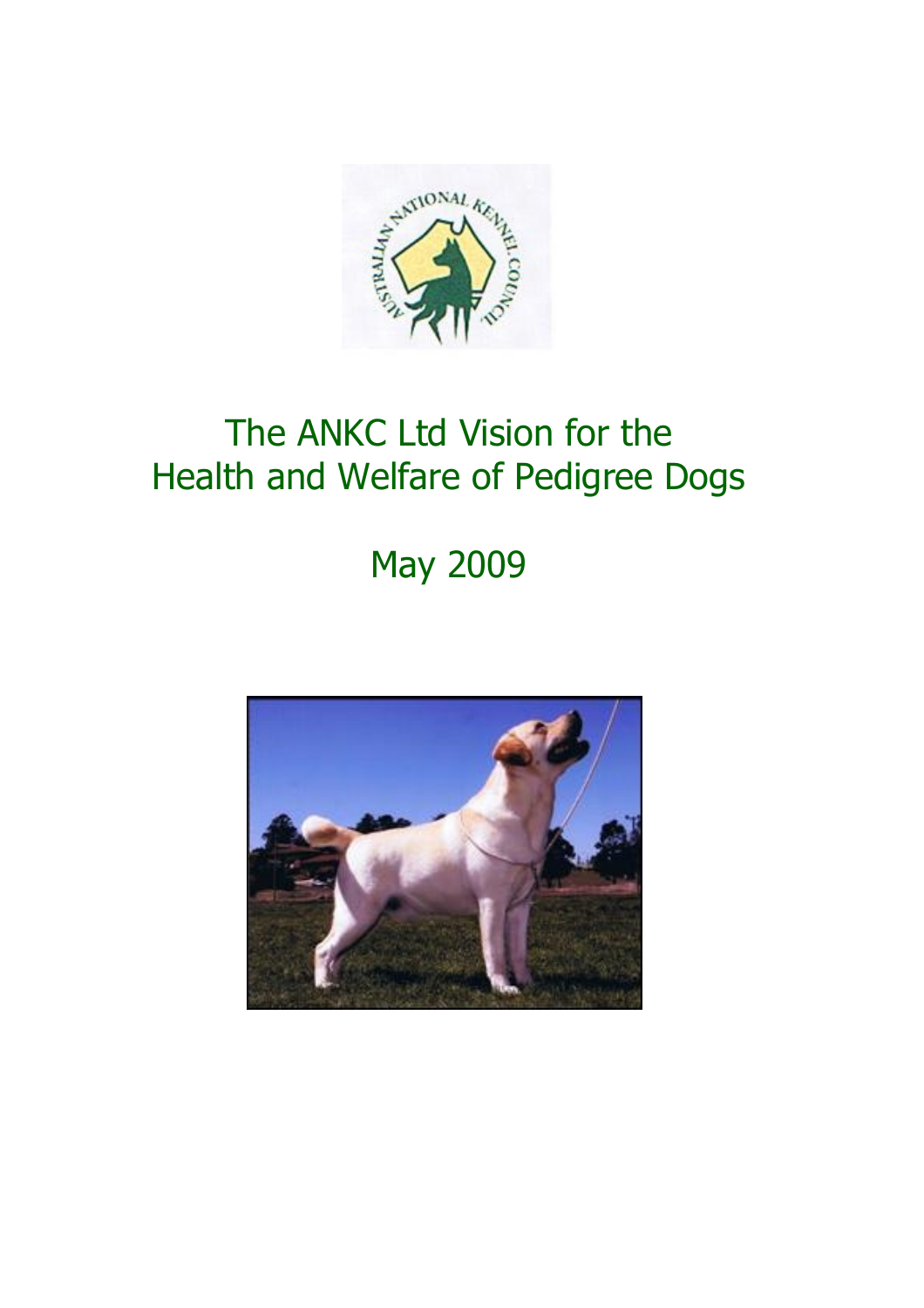

"The ANKC Ltd vision for the health and welfare of pedigree dogs"

## **Contents**

Preamble

ANKC Ltd Policies for Health & Welfare

Breed Standards

Disease Surveillance Programs

Research Support

**Breeders** 

Australian Animal Welfare Strategy

**Conclusion**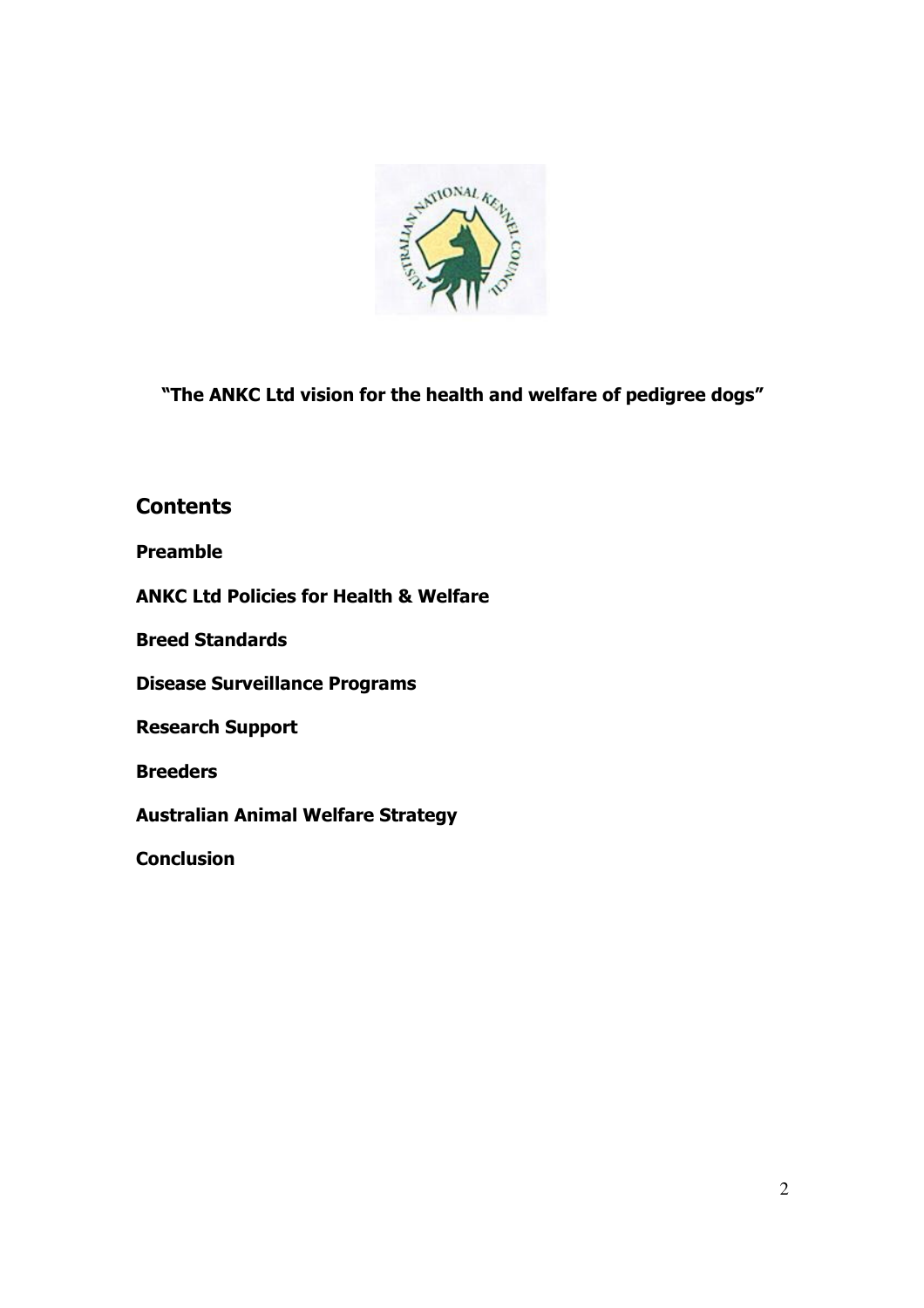#### Preamble

In 2008 the BBC screened a documentary entitled "Pedigree Dogs Exposed". Despite being aware of the many Health Surveillance programs conducted under the auspices of the Kennel Club (UK), the Investigative Journalist who presented the program gave them very little acknowledgement. Some prominent Animal Welfare Experts felt that the program was more emotional than scientific.

In anticipation of the program being screened in Australia, and the inevitable scrutiny of the health and welfare of pedigree dogs bred by ANKC Ltd Members, we have prepared this document which highlights the Health Surveillance Programs, Policies, Codes of Ethics and Regulations that have been adopted by State & Territory Controlling Bodies and Breed Clubs to support our major policy:-

"ANKC Ltd considers that the health and physical welfare of dogs is of prime importance and is reviewing and will continue to review Breed Standards to reflect this policy". (Instituted October 2008)

It is important that any Welfare Bodies, Veterinarians, Journalists or other researchers who seek further information on the program, should recognize that not all Pure Breed Dogs come under the control of the Australian National Kennel Council Limited.

 A great number of breeders choose not to be members of the Affiliate Bodies of the ANKC so that they are not bound by any Codes of Ethics or Breeding Regulations, and are not accountable to any Regulatory Body in respect of health and welfare.

The ANKC Ltd welcomes any discussions that will help improve the health and welfare of dogs.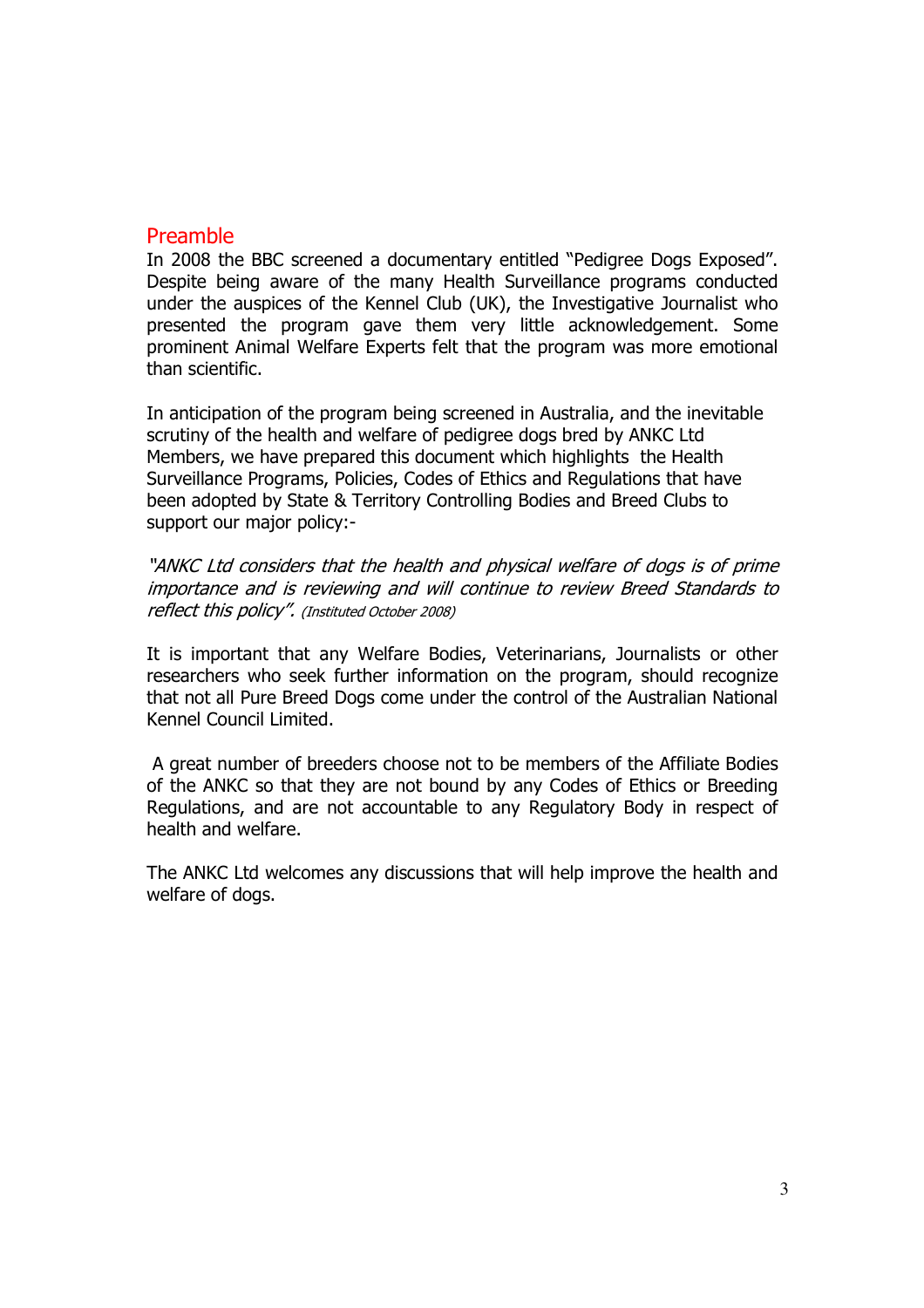## ANKC Ltd Policies for Health & Welfare

#### Breeders Prefix.

Before being granted a Prefix to register pure bred dogs, prospective breeders must pass an Open Book Examination covering subjects such as Animal Husbandry, Codes of Ethics, Dogs and the Law and Glossary of Canine Terms.

#### Code of Ethics.

To ensure the welfare of breeding stock ANKC breeders are expected to comply with a number of Codes. Within these codes are health and welfare considerations which are quite extensive, including adequate maturity for first litter, maximum number of litters that can be bred from a bitch and that there must be adequate time to recover between litters.

#### Policy on Responsible Breeding

The Australian National Kennel Council Limited and its Member Bodies believe that breeding programs should only be undertaken responsibly and for the purpose of improving the breed. Due consideration must be given to recognized hereditary problems in any breeding program. Any resulting surplus stock should only be placed in homes where the owners are committed to responsible dog ownership.

We are opposed to the production of dogs by those people who breed without regard for the quality of the animals that they produce and without accepting responsibility for placing the dogs only in homes where the owners understand, and are prepared to undertake a commitment to, responsible ownership.

We endorse strong enforcement of the laws governing commercial breeders and traffickers in dogs and, where necessary, the strengthening of the laws themselves.

All ANKC Ltd Policies and Regulation can be found at www.ankc.org.au

#### Breed Standards

The main thrust of "Pedigree Dogs Exposed" was that inbreeding was out of control and that there was too much emphasis on looks and not enough on health. It was alleged that the main cause of health problems were the requirements of Breed Standards.

Since the screening of the program, the Kennel Club (UK) has conducted a review of all Breed Standards looking at the conformation of the breed, the prevalence of certain conditions and diseases and the diversity of the breed's gene pool. This has led to changes within Breed Standards that will ensure that the breeds concerned will be "fit for function and fit for life".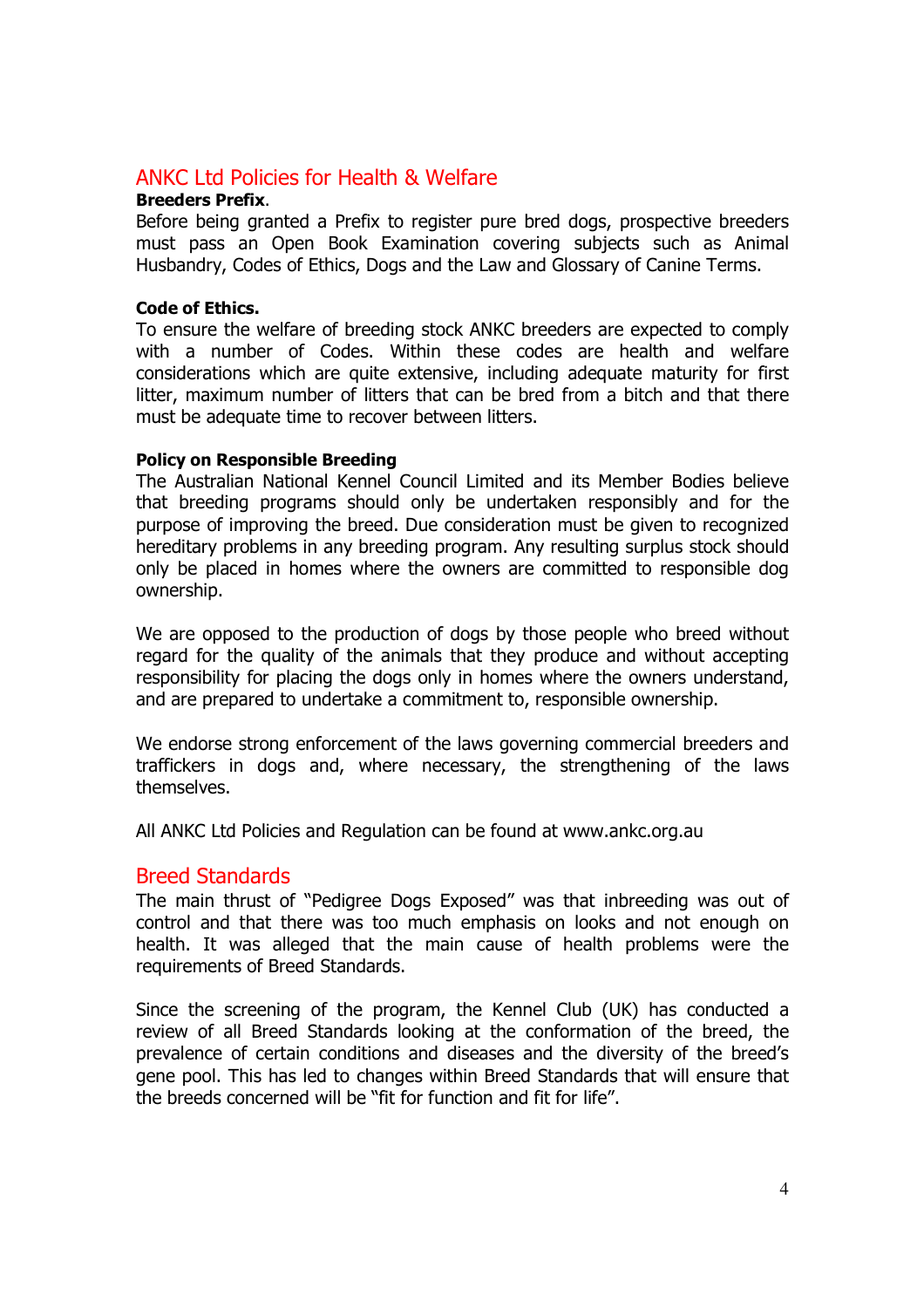Many of the Breed Standards used in Australia are from the Kennel Club (UK) and the ANKC will be mirroring these changes and will continue to monitor Breed Standards.

All Breed Standards are open to interpretation and some certainly lend themselves to the creation of diverse and exaggerated types. The main arbiters of Breed Standards are our Conformation Judges and we are taking steps to ensure that they are aware of the responsibility they bear. A proposal is being considered that all Breed Standards in Australia be prefaced with the following health statement:-

"A breed standard is the guideline which describes the ideal characteristics, temperament and appearance of a breed and ensures that the breed is fit for function. Absolute soundness is essential. Breeders and judges should at all times be careful to avoid obvious conditions or exaggerations which would be detrimental in any way to the health, welfare or soundness of this breed. From time to time certain conditions or exaggerations may be considered to have potential to affect dogs in some breeds adversely, and judges and breeders are requested to consider these conditions or exaggerations before making their decision. If a feature or quality is desirable it should only be present in the right measure"

The UK program inferred that inbreeding was out of control.

To help in further understanding the effect of inbreeding in different breeds the ANKC Ltd is making data available to Dr Frank Nicholas of Sydney University for research into this area.

The ANKC Ltd will be educating breeders on COI (Coefficient of Inbreeding) and how it can be utilized in their breeding programs.

#### Disease Surveillance Programs

The Kennel Club (UK) has estimated that the number of healthy pedigree dogs is very high. Comparatively, pedigree dogs are healthier than the human population which suffers from some 40,000 different types of diseases compared to about 400 in the dog population.

Around 90 per cent of pedigree dogs will not suffer from health problems which have a detrimental effect on their quality of life  $-$  and that figure is improving thanks to advances in science and the introduction of Disease Surveillance Programs. As well as pedigree dogs and humans, Hereditable Diseases affect crossbreeds, designer dogs and wild animals.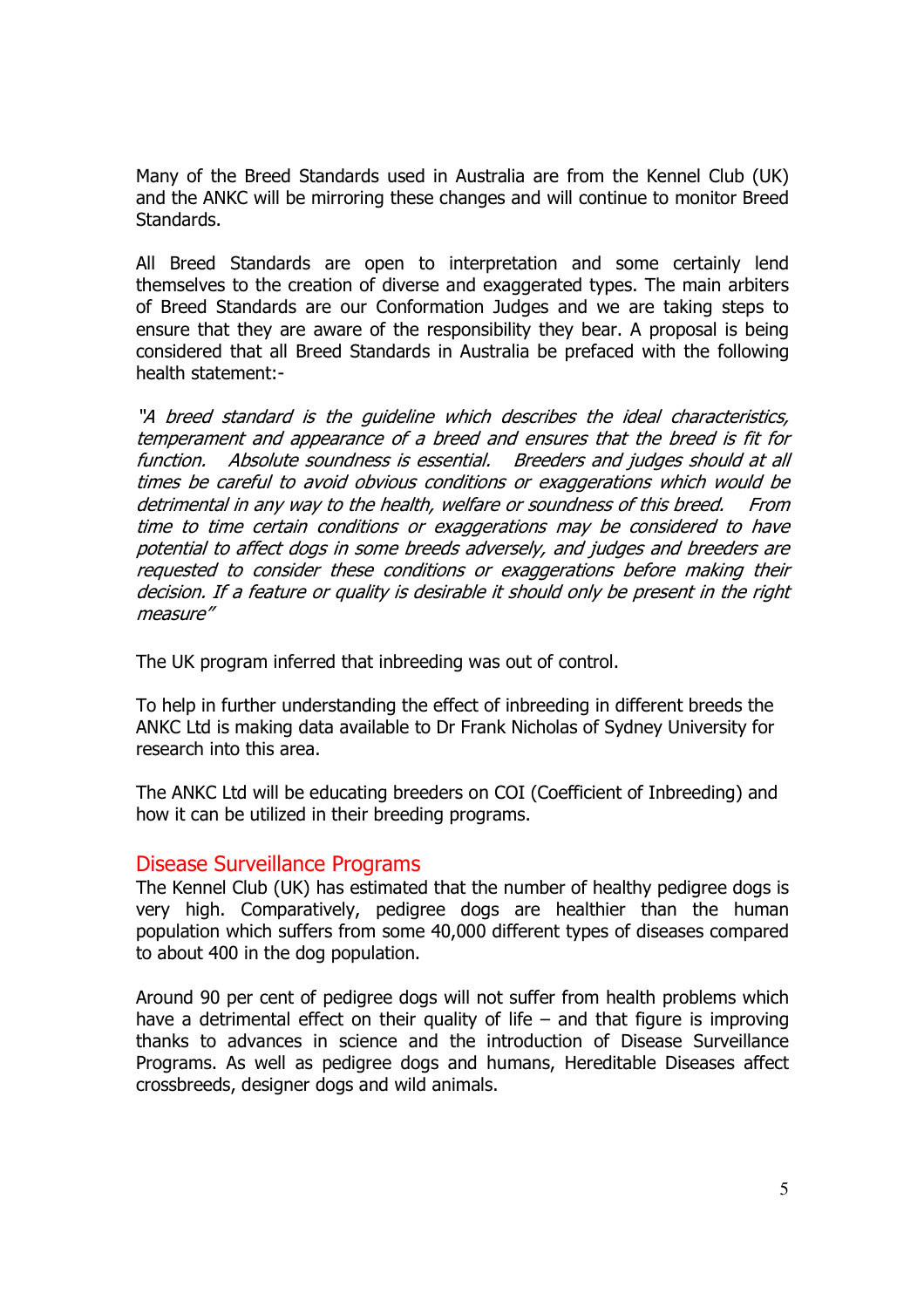The ANKC Ltd has entered into partnership with the Australian Veterinary Association (AVA) in two major Disease Surveillance Programs, Canine Hip & Elbow Dysplasia Scheme (CHEDS) and Australian Canine Eye Scheme (ACES). The results from these schemes have enabled breeders to select sound breeding stock.

After wide consultation with breeders the ANKC Ltd has introduced a number of Litter Registration Limitations (LRL's). For example in Golden Retrievers, Labradors, German Shepherds and Rottweiler's, ANKC Ltd Member Bodies will not register any litters where the sire and dam have not been screened for Hip Dysplasia. Since the introduction of LRL's in the early 2000's there has been a demonstrable lowering of the mean score for these breeds.

Other breed clubs are currently in the process of instituting LRL's for example Irish Setters-CLAD and Bedlington Terriers-Copper Toxicosis, as well other breed clubs are introducing DNA testing requirements for PRA, CL in Border Collies etc. With the growth of DNA disease testing, control schemes are now common place and are helping breeders produce sound, healthy puppies.

### Research Support

Australian Pedigree Dog Breeders, who are members of ANKC Ltd Affiliated Bodies, fund the Canine Research Foundation with an allocation of one dollar from each puppy registration fee. Over half a million dollars has been granted to University Veterinary Researchers. Some of the Projects include: Molecular Signaling Mechanisms of Eosinophilia in Rottweiler's. Global Gene Expression Profiling of Canine Lymphoma. Long term use of Phenobarbitone in Cane Idiopathic Epilepsy. Using the Dog Genome Sequence to identify Genetic Disorders. Detection of Ceroid Lipofuscinosis in Border Collies. Liver Dysfunction in Tibetan Spaniels. Vaccination of bitches to prevent Uterine Disease. Disease Gene Mapping. The role of Apoptosis in Cardiac Disease. Progressive Retinal Atrophy in the Irish Setter. Plasma Products for Transfusion. Studies on Blood Donor Dogs. Developing Tests for Progressive Retinal Atrophy Predictors of Tumour Malignancy

In addition The Canine Control Council Queensland (CCCQ) funds research in conjunction with the University of Queensland.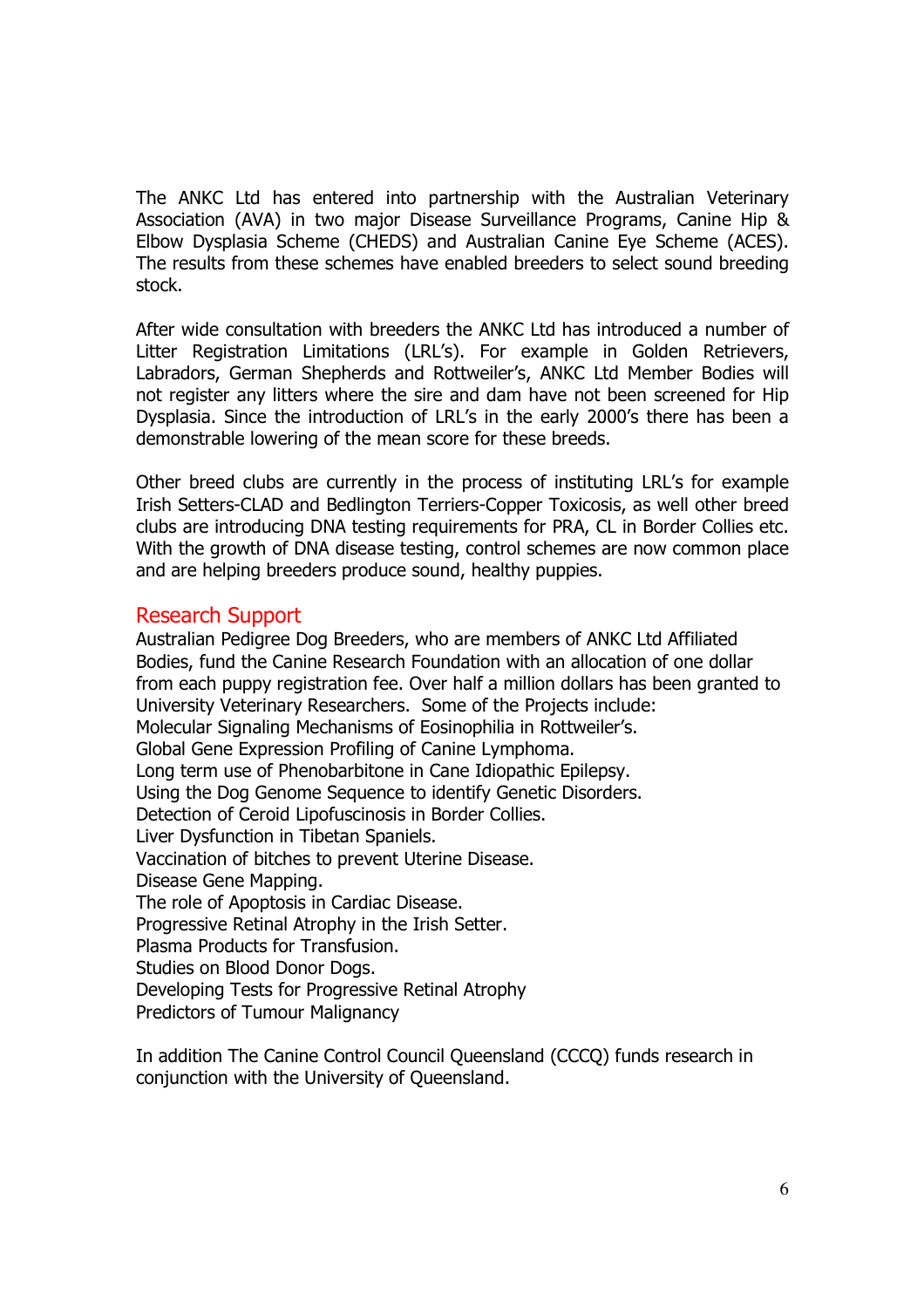Many Pedigree Dog Clubs and Societies provide additional funding for research into diseases affecting their Breeds.

#### Breeders

Breeders can be grouped under four main headings. Firstly, the occasional breeder, who now and again breeds a litter for their friends or to keep as an additional pet in the family.

Secondly there is a group that produces large numbers of puppies merely as a means of making a profit, often for export to Asian markets. The greatest health problems are likely to be found in puppies produced by these commercial breeders, who choose not be members of ANKC Ltd Affiliate Bodies, and are not required to address health issues.

Thirdly are breeders who service the demand for Designer Dogs. Appearing on the Kerri-Anne Kennerley Show in February 2007, Don Burke estimated that over 70,000 Designer Dogs had been bred the previous year, over the same period the ANKC Ltd registered 61,517 puppies.

Fourthly and most important are the breeders who support shows and competitions and breed mainly to improve their stock for show or competitive events.

To expect the impetus, the will or the funding of canine health initiatives to come from the first three groups is just not realistic. So it is the dedicated breeders who support shows and competitions and are members of ANKC Ltd Affiliates who have been, and are going to be, the mainstay of breed improvements.

#### Australian Animal Welfare Strategy (AAWS)

Launched by the Federal Government in 2005, (AAWS) has the vision that the welfare of all animals in Australia will be protected, by the development and adoption of sound animal welfare standards and practice.

The Government allocated \$6million over a four year period to fund the Strategy.

A major outcome was the establishment of working groups for the six sectors identified by the strategy.

- livestock/production animals
- animals in research and teaching
- aquatic animals
- companion animals
- animals in the wild
- animals used in work, sport, recreation, or on display.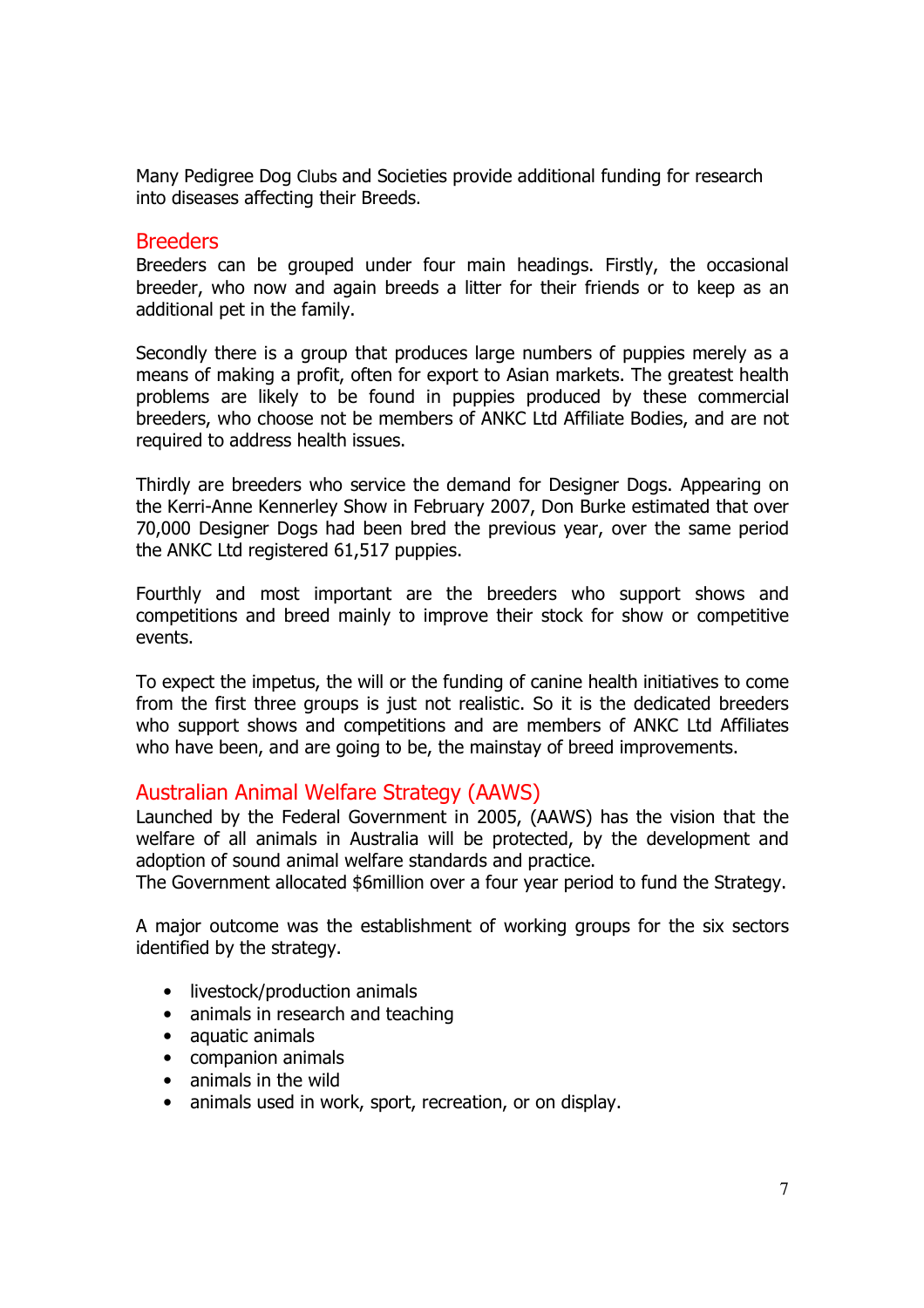The ANKC Ltd has been involved with the strategy since it's inception and the President, Hugh Gent OAM is a Deputy Chair of the Companion Animals Working Group(CAWG).

Further information on AAWS:

Animal Welfare Branch Department of Agriculture, Fisheries and Forestry GPO Box 858 Canberra ACT 2600

www.animalwelfare.gov.au animal.welfare@daff.gov.au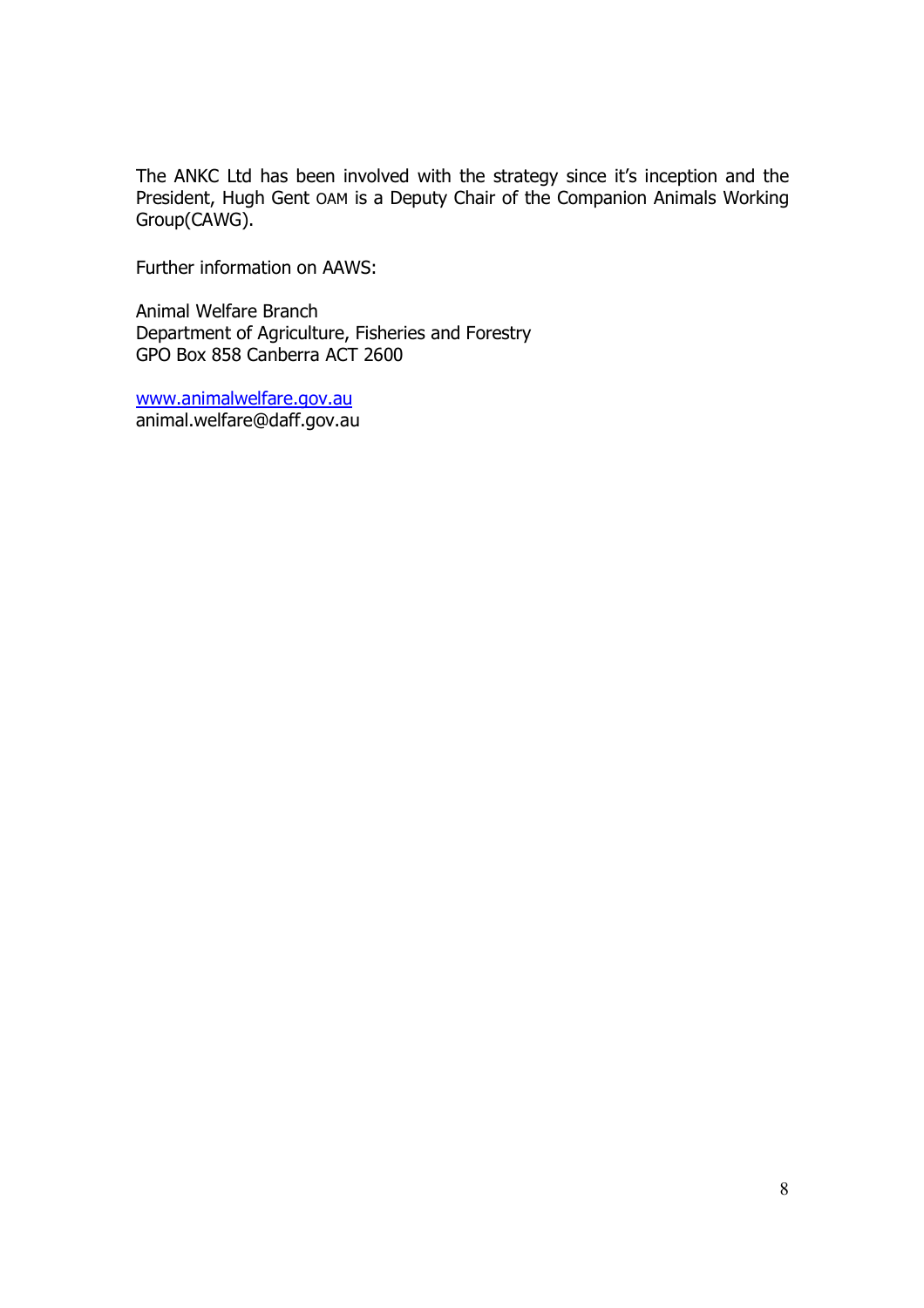## **Conclusion**

The ANKC Ltd has been and continues to be pro active in addressing canine health and welfare problems.

Almost all pedigree dogs bred by our members end up in pet homes so, regardless of the desires for the tiny minority who are destined for the show ring, the ANKC Ltd recognizes the need to respect and respond to the requirements of society as a whole.

The ANKC Ltd has no statutory powers and cannot force people who breed outside

our organization to address health problems in their breeding stock.

An outcome of the "Pedigree Dogs Exposed Program" has been the setting up of two United Kingdom inquiries into pedigree breeding

(APGAW) Associate Parliamentary Group for Animal Welfare (Working Group) will aim to establish what health and welfare implications are on pedigree dogs bred to certain Standards and the structure of the breeding and showing industry.

Joint Kennel Club/Dogs Trust Review will look at the registration, breeding and showing of dogs. The head of the review is Sir Patrick Bateson Emeritus Professor of Ethology at Cambridge University and President of the Zoological Society of London.

The ANKC Ltd will monitor the outcomes of these inquiries to ascertain what action may be needed in Australia.

The ANKC Ltd recognizes that as well as their own members, people in animal welfare charities, veterinary and Government organizations and academia have a wealth and breadth of knowledge and expertise on canine health.

As indicated in the Preamble the ANKC Ltd welcomes any discussions that will help improve the health and welfare of dogs.

However, it is critical that the breeding of all dogs should be reviewed - not just that of pedigree dogs, since both crossbreeds and mongrels can suffer health problems"

President Chairman

Hugh Gent OAM Dr. Karen Hedberg BVSc ANKC Ltd ANKC Ltd Canine Health Committee